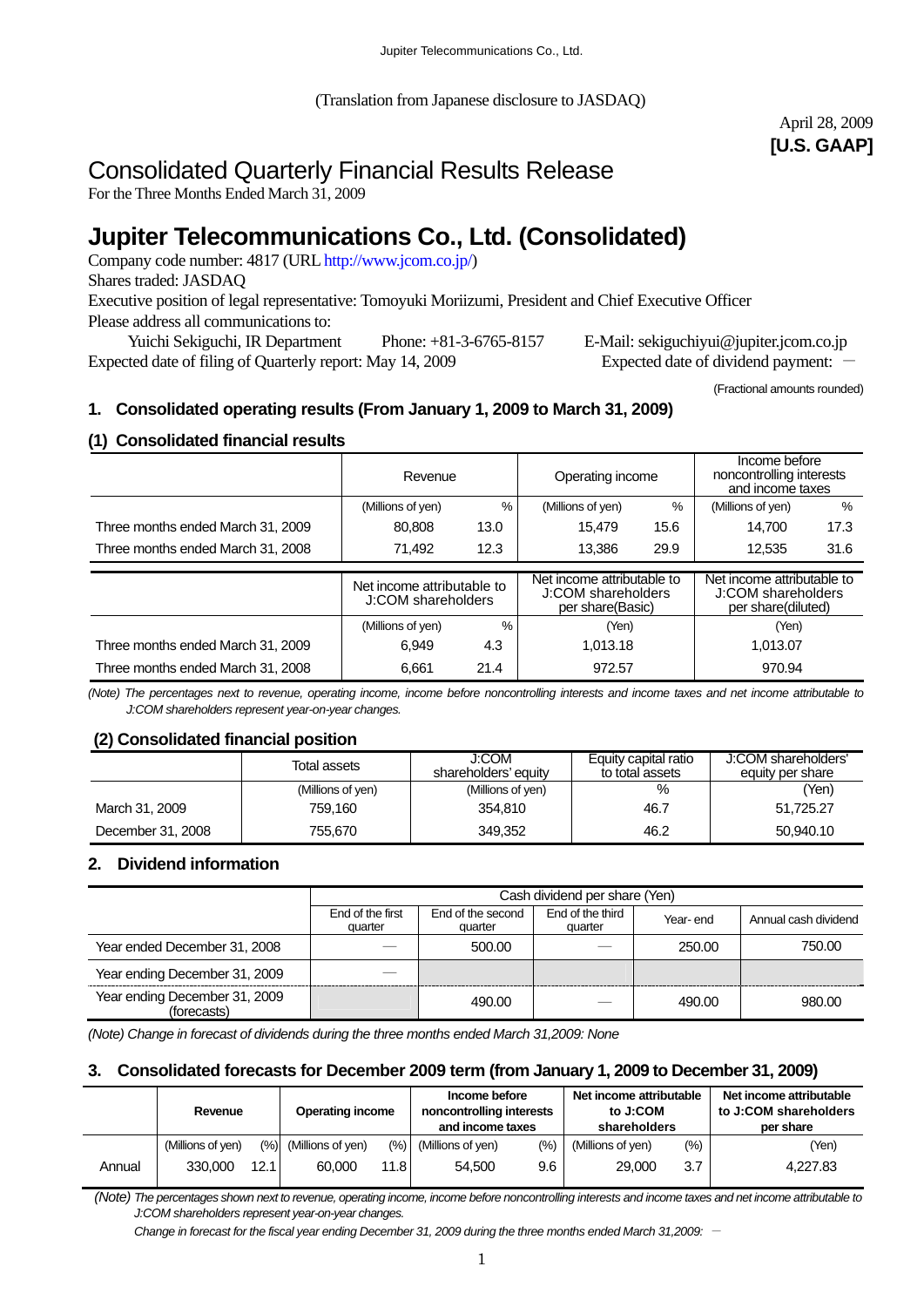#### **4. Other**

(1) Changes of significant consolidated subsidiaries : None

- (2) Adoption of simplified method or specific method to quarterly consolidated financial statements: None
- (3) Change in significant accounting policies, procedures and presentation in quarterly consolidated financial statements:
	- (i) Changes due to revision of accounting standards and other regulations : Yes
	- (ii) Others : None
	- *(Note) Please refer to page 6.*
- (4) Outstanding shares

| (i) | Number of issued shares at end of term (consolidated):           |                                                     |
|-----|------------------------------------------------------------------|-----------------------------------------------------|
|     | As of March 31, 2009: 6,939,508 shares                           | As of December 31, 2008: 6,938,107 shares           |
| (i) | Number of treasury stock:<br>As of March 31, 2009: 80,000 shares | As of December 31, 2008: 80,000 shares              |
|     |                                                                  |                                                     |
|     | (iii) Number of weighed average stock:                           |                                                     |
|     | Three months ended March 31, 2009: $6,858,728$ shares            | Three months ended March 31, 2008: 6,848,764 shares |

(Cautionary note regarding future-related information)

The forecasts contained in this report have been prepared on the basis of information that is currently available. Because such estimates are inherently very uncertain, actual results may differ from the forecasts. The Company does not guarantee that it will achieve these estimated results and advises readers to refrain from depending solely on these forecasts. Readers should also note that the Company is under no obligation to revise this information on a regular basis.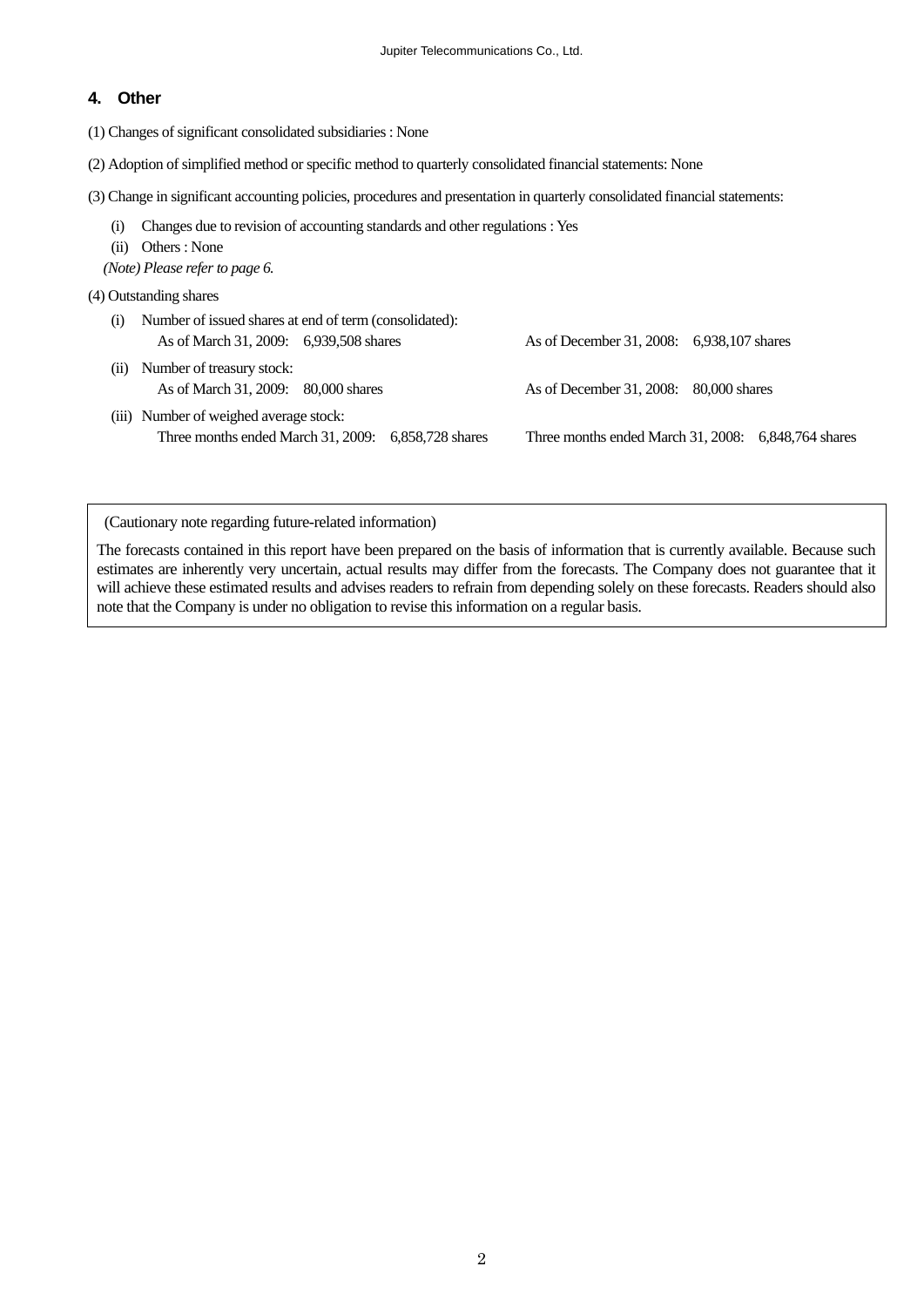# **1. Qualitative information regarding consolidated business results**

Throughout the first quarter of the fiscal year ending December 31, 2009, the Japanese economy experienced extremely harsh operating conditions. As the downturn in the economy grew in severity, the corporate sector implemented various corrective measures including cutbacks in capital investment and personnel. Against this backdrop, those markets in which Jupiter Telecommunications Co., Ltd. ("J:COM" or "the Company") and its consolidated group ("the J:COM Group") operates, were experiencing increased competition. With less than two and a half years remaining before the complete changeover to terrestrial digital broadcasting in 2011, this heightened competition was mainly attributable to the full-fledged entry of major telecommunications companies into the pay multi-channel broadcast market. Under these circumstances, the J:COM Group has taken measures to recapture the growth trend in its cable television operations by strengthening our follow-up service regime to encourage new CATV subscriptions and by enhancing its digital television services, both of which are principal themes in fiscal 2009. To this end, the Company launched the following initiatives in the first quarter ended March 31, 2009.

In the area of sales and marketing, J:COM took steps to further diversify its sales routes. The Company increased its network of J:COM Shops, allowing customers to better experience the J:COM Group's menu of services on a first-hand basis. As a result of these endeavors, the number of J:COM Shops rose from 50 as of December 31, 2008 to 61 as of March 31, 2009.

As a part of the J:COM Group's efforts to strengthen and expand its TV services, J:COM adopted the three major pillars for this approach. In addition to enhancing its lineup of digital channels with the shift to high-definition (HD) broadcasting, the Company also emphasized its Video-on-Demand (VOD) capabilities and integrated tuner and digital recorder set top box (HDR), which enables the recording of HD broadcasts to an internal hard disk drive.

During 2009, J:COM plans to complement its selection of seven HD broadcast channels by launching an additional ten channels that will cover a wide genre of films and dramas. By the end of the year, HD broadcasts will account for approximately 40% of the J:COM TV Digital lineup. After commencing broadcasts of the NHK on Demand service in December 2008, J:COM took steps during the first quarter of 2009 to broaden the appeal of its VOD services. In order to attract an increasing number of subscribers, the Company fortified sales of its Catch Up program, which allows unlimited access to shows that subscribers were unable to watch at its regular broadcast time, by offering the first month free of charge. In February 2009, the Company launched Fuji TV on Demand, which covers a host of popular programs broadcast by Fuji TV. To date, VOD access to primetime and other terrestrial broadcasts have been rare. Through the "J:COM on Demand" service, subscribers will gain increased access to popular programming content. Based on these initiatives, the growing awareness of VOD services is expected to drive future market growth and expansion.

Offering added convenience and significant cost performance, the number of HDR contracts has also seen steady growth. As of March 31, 2009, the aggregate number of subscribing amounted to 424,500.

In 2008, the J:COM Group acquired five cable television companies and businesses as a part of its overall growth strategy. Among a number of benefits, this served to expand the J:COM Group's service area. In the fiscal year under review, the Company plans to place considerable emphasis on streamlining the integration of these networks as well as accelerating the integration of the newly acquired companies and businesses, which will ensure consistency with regard to product and service content, as well as customer management systems. In addition, measures are being taken to ensure that J:COM's accumulated skills, know-how, and established marketing techniques become entrenched throughout the entire J:COM Group. Following the decision during the first quarter of 2009 to formally merge its wholly-owned subsidiary, Mediatti Communications, Inc. into the Company on April 1, 2009, J:COM will press forward with efforts to realize increased operating efficiency as a result.

As a result of the above, the total number of subscribing households (the number of households that subscribe to one or more services) of consolidated managed system operators as of March 31, 2009 rose to 3,181,200 households, an increase of 466,500 households (17%) from March 31, 2008. By type of service, cable television subscribers grew by 330,400 households (15%) from March 31, 2008 to 2,554,700 households as of March 31, 2009. Of this total, the number of J:COM TV Digital subscribers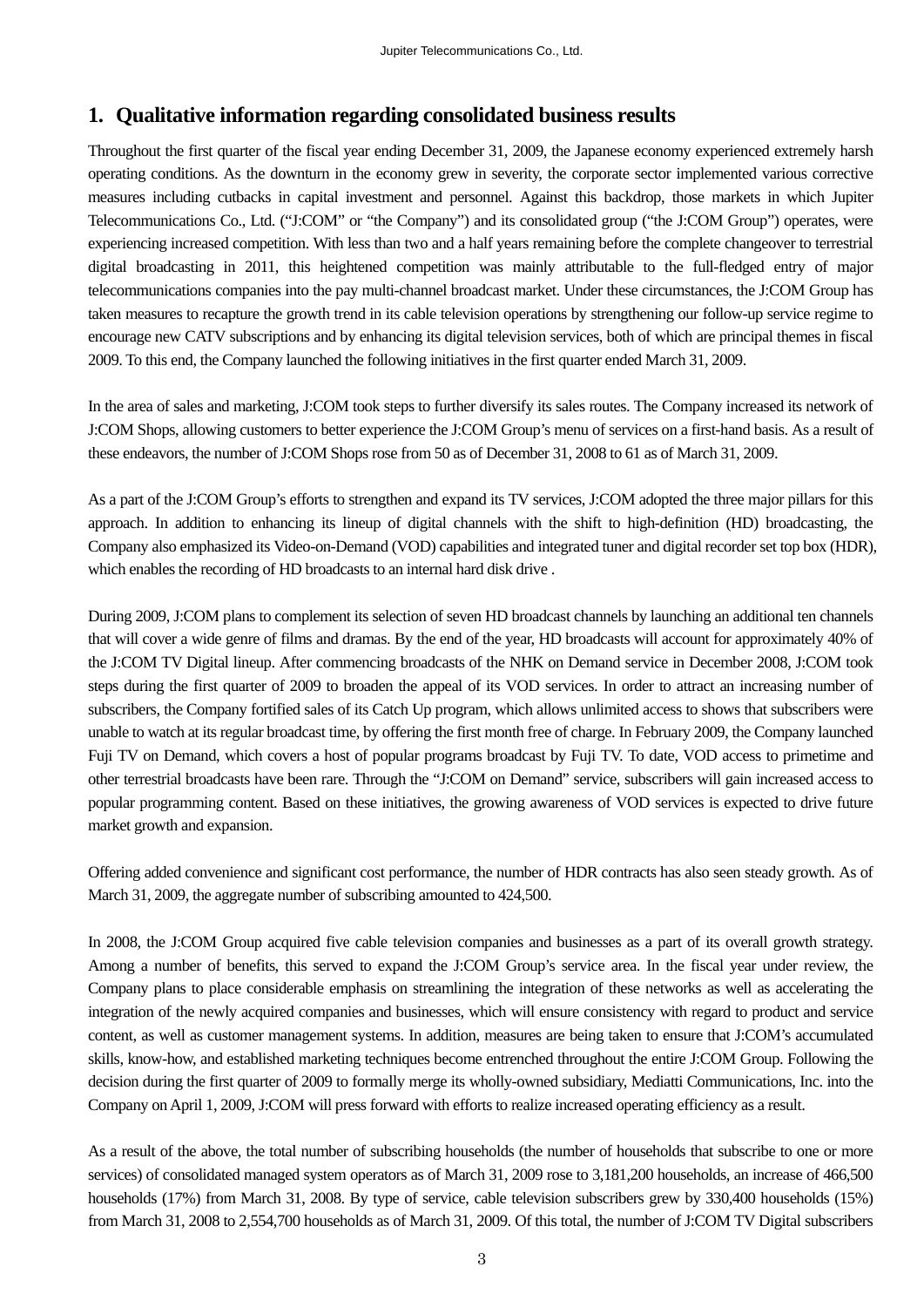rose by 521,800 households (33%) to 2,085,300 households as of March 31, 2009, accounting for 82% of all cable television subscribers. The number of high-speed Internet access and telephony services subscribers increased by 261,600 households (21%) and 259,100 households (19%), respectively as compared to March 31, 2008, rising to 1,503,800 households and 1,615,100 households, respectively as of March 31, 2009.

The number of services offered per subscribing household (bundle ratio) was unchanged at 1.78 as of March 31, 2009 from March 31, 2008. However, excluding the impact of Jyohoku New Media Co., Ltd. and former Mediatti group companies, the bundle ratio increased to 1.81. The average monthly revenue per subscribing household (ARPU) decreased from ¥7,733 for the three months ended March 31, 2008 to ¥7,703 for the three months ended March 31, 2009. However, excluding the impact of Jyohoku New Media Co., Ltd. and former Mediatti group companies, ARPU increased to ¥7,792.

In the following discussion, J:COM quantifies the impact of acquisitions on its results of operations. The acquisition impact represents the Company's estimate of the difference between the operating results of the period under comparison that is attributable to the timing of an acquisition. In general, we base our estimate of the acquisition impact on an acquired entity's operating results during the first three months following the acquisition date such that changes from those operating results in subsequent periods are considered to be organic changes. Included as acquisitions are (i) the January 2008 acquisition of Kyoto Cable Communications Co., Ltd., (ii) the February 2008 business transfer from the Kobe City Development & Management Foundation (arrangement for Cablenet Kobe-Ashiya Co., Ltd., to take over a portion of the service area of Kobe Cable Vision), (iii) the August 2008 consolidation of Fukuoka Cable Network Co., Ltd., and (iv) the December 2008 acquisition of Jyohoku New Media Co., Ltd. (Taito Cable Television), and (v) the December 2008 acquisition of Mediatti Communications, Inc. and its subsidiaries.

## **Revenue**

Total revenue increased by ¥9,316 million, or 13% from ¥71,492 million for the three months ended March 31, 2008 to ¥80,808 million for the three months ended March 31, 2009. This increase includes ¥6,003 million that is attributable to the aggregate impact of acquisitions. Excluding the effects of these acquisitions, total revenue increased by ¥3,313 million, or 5%. Subscription fees increased by ¥10,298 million, or 17%, from ¥60,489 million for the three months ended March 31, 2008 to ¥70,787 million for the three months ended March 31, 2009. This increase includes ¥6,373 million that is attributable to the

aggregate impact of acquisitions. Excluding the impact of acquisitions, subscription fees increased by ¥3,925 million, or 7%.

Cable television subscription fees increased by ¥6,109 million, or 19%, from ¥32,379 million for the three months ended March 31, 2008 to ¥38,488 million for the three months ended March 31, 2009. The increase in cable television subscription revenue includes a 5% organic increase in subscription fees that is attributable to an increase in the average number of digital cable subscribers, for which we charge a higher fee compared to our analog cable service, and the associated increase in ARPU. As of March 31, 2009, 82% of cable television subscribers were receiving our digital service, compared to 70% as of March 31, 2008.

High-speed Internet subscription fees increased by ¥3,063 million, or 17% from ¥17,551 million for the three months ended March 31, 2008 to ¥20,614 million for the three months ended March 31, 2009. The increase in high-speed Internet subscription revenue includes a 10% organic increase in subscription fees that is attributable to the net effect of (i) an increase in the average number of high-speed Internet subscribers, and (ii) lower ARPU due to product bundling discounts.

Telephony subscription fees increased by ¥1,126 million, or 11%, from ¥10,559 million for the three months ended March 31, 2008 to ¥11,685 million for the three months ended March 31, 2009. The increase in telephony subscription revenue includes a 6% organic increase in subscription fees that is attributable to (i) an increase in the average number of telephony subscribers and (ii) lower ARPU due to a decrease in call volumes.

Other revenue decreased by ¥982 million, or 9%, from ¥11,003 million for the three months ended March 31, 2008 to ¥10,021 million for the three months ended March 31, 2009. This decrease is primarily attributable to less construction and installation revenue.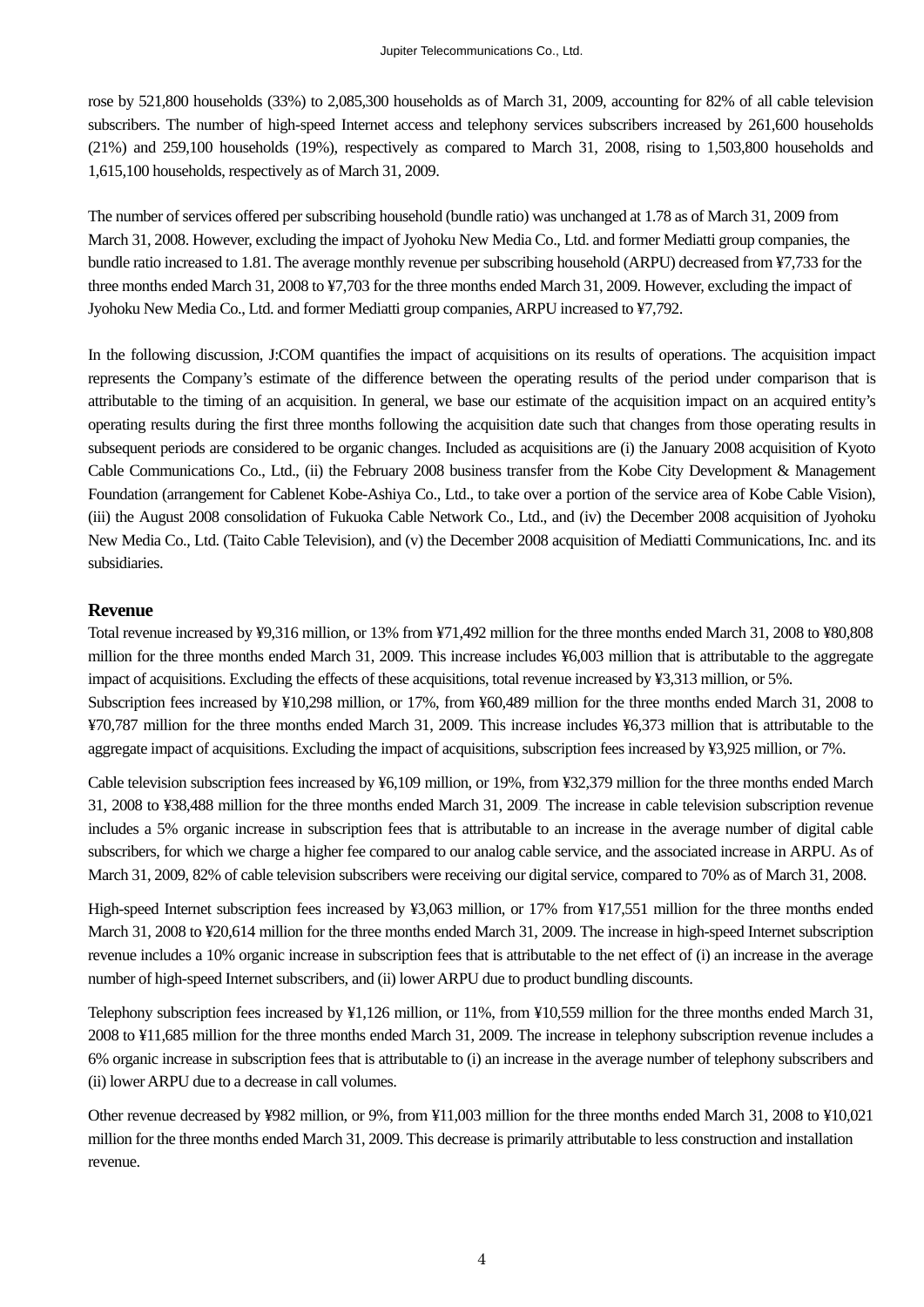## **Operating Costs and Expenses**

Operating and programming costs increased by ¥2,224 million, or 8%, from ¥27,477 million for the three months ended March 31, 2008 to ¥29,701 million for the three months ended March 31, 2009. This increase includes ¥1,658 million that is attributable to the aggregate impact of acquisitions. The remaining increase is due primarily to cost directly related to growth of our subscriber base.

Selling, general and administrative expenses increased by ¥1,757 million, or 12%, from ¥14,174 million for the three months ended March 31, 2008 to ¥15,931 million for the three months ended March 31, 2009. This increase includes ¥1,811 million that is attributable to the aggregate impact of acquisitions. The remaining increase is primarily attributable to increases in personnel costs.

Depreciation and amortization expenses increased by ¥3,242 million, or 20%, from ¥16,455 million for the three months ended March 31, 2008 to ¥19,697 million for the three months ended March 31, 2009. This increase is attributable to the aggregate impact of acquisitions and additions to fixed assets related to the installation of services to new customers.

Operating income, as a result of the above items, increased by ¥2,093 million, or 16% from ¥13,386 million for the three months ended March 31, 2008 to ¥15,479 million for the three months ended March 31, 2009.

Interest expense, net increased by ¥313 million, or 30%, from ¥1,041 million for the three months ended March 31, 2008 to ¥1,354 million for the three months ended March 31, 2009.

Income before noncontrolling interests and income taxes increased by ¥2,165 million, or 17% from ¥12,535 million for the three months ended March 31, 2008 to ¥14,700 million for the three months ended March 31, 2009.

Net income attributable to J:COM shareholders increased by ¥288 million, or 4%, from ¥6,661 million for the three months ended March 31, 2008 to ¥6,949 million for the three months ended March 31, 2009 for the reasons set forth above.

# **2. Financial position**

#### **Asset, Liability and Shareholders' equity**

Total assets increased by ¥3,490 million, from ¥755,670 million as of December 31, 2008 to ¥759,160 million as of March 31, 2009. The increase is primarily due to cash provided from operations in the first quarter of 2009.

Total liabilities decreased by ¥2,397 million, from ¥397,383 million as of December 31, 2008 to ¥394,986 million as of March 31, 2009. The decrease is primarily due to a decrease in deferred revenue, income tax payable and capital lease obligations.

Total J:COM shareholders' equity increased by ¥5,458 million, from ¥349,352 million as of December 31, 2008 to ¥354,810 million as of March 31, 2009. The increase is primarily due to net income attributable to J:COM shareholders for the three months ended March 31, 2009.

#### **Cash flows**

For the three months ended March 31, 2009, the net cash provided by our operating activities of ¥25,906 million, and existing cash and cash equivalent was used to fund net cash used in our investing and financing activities of ¥11,289 million and ¥6,068 million, respectively.

*Cash Provided by Operating Activities.* Net cash flows provided by operating activities increased ¥7,906 million, or 44% from ¥18,000 million for the three months ended March 31, 2008 to ¥25,906 million for the three months ended March 31, 2009. The increase is primarily attributable to the net effect of an increase in cash generated from our revenues, an increase in cash paid for income taxes and changes in working capital accounts.

*Cash Used in Investing Activities.* Net cash used in investing activities remained relatively consistent and increased ¥520 million from ¥10,769 million for the three months ended March 31, 2008 to ¥11,289 million for the three months ended March 31, 2009. The net cash used for the three month ended March 31, 2009 primarily consisted of ¥11,247 million for capital expenditures.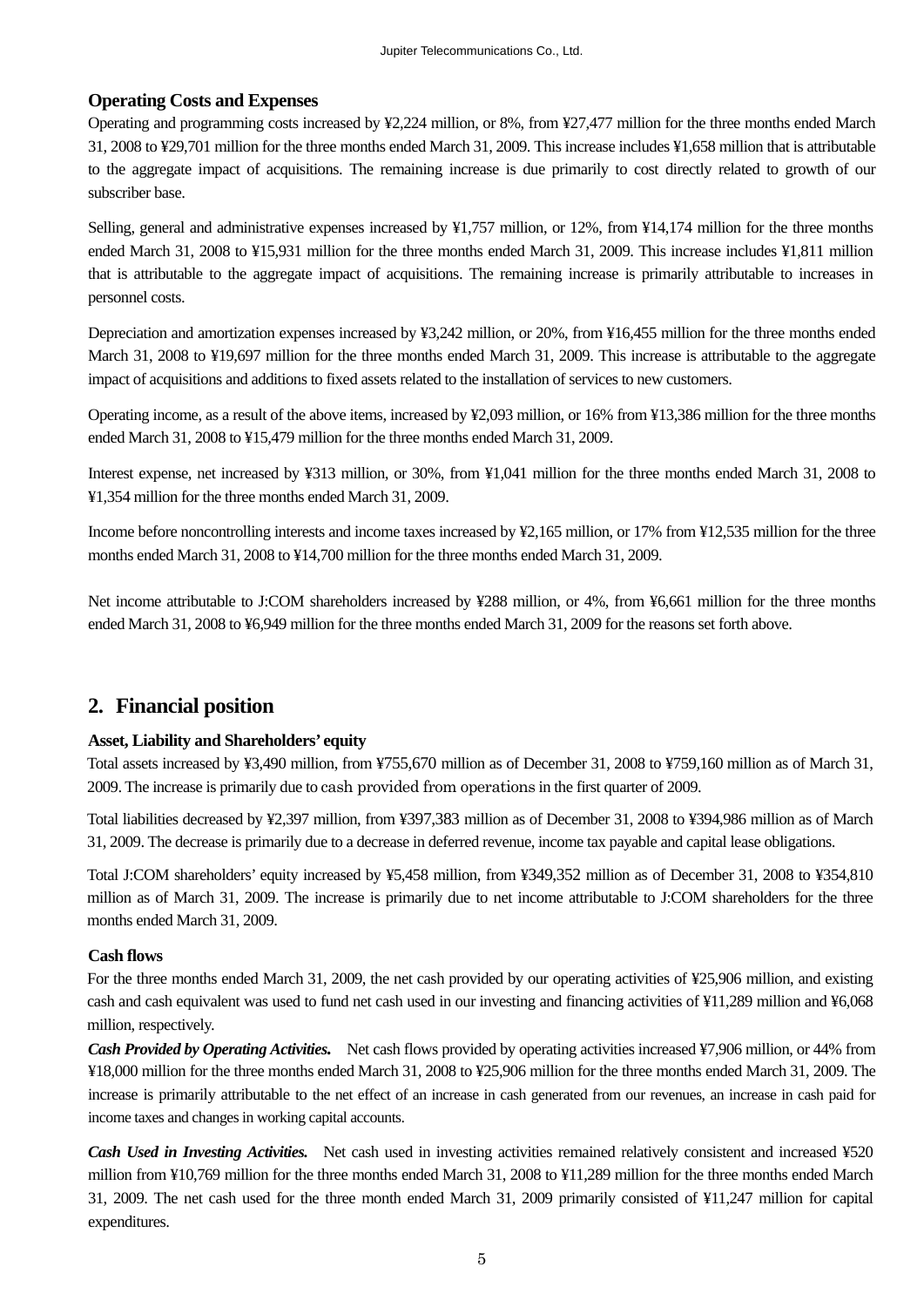*Cash Used in Financing Activities.* Net cash used in financing activities decreased ¥2,658 million from ¥8,726 million for the three months ended March 31, 2008 to ¥6,068 million for the three months ended March 31, 2009. The ¥6,068 net cash used in financing activities for the three months ended March 31, 2009 consisted of ¥30,288 million principle payments of long-term debt, ¥4,840 million of principle payments under capital lease obligations and ¥1,715 million of dividends paid to shareholders offset by ¥30,000 million of proceeds from long-term debt, ¥111 million of proceeds from the issuance of common stock and ¥387 million of other financing activities.

# **3**.**Outlook for the coming fiscal year**

As the company adopted SFAS160 effective January 1, 2009 (for details, see page 6, 4. Others, Accounting Change Note), J:COM disclose "Income before noncontrolling interests and income taxes" in place of "income before income taxes". Other than the above, the company does not make any change in the forecasts.

(In millions in yen)

|                                             | Revenue | <b>Operating Income</b> | Income before<br>noncontrolling interests | Net income attributable to<br>J:COM shareholders |
|---------------------------------------------|---------|-------------------------|-------------------------------------------|--------------------------------------------------|
| Year ending December 31, 2009<br>(Forecast) | 330,000 | 60,000                  | and income taxes<br>54,500                | 29,000                                           |
| Year-on-year-Change (%)                     | 12.1    | 1.8                     | 9.6                                       |                                                  |

# **4**.**Others**

(1) Changes of significant consolidated subsidiaries

None

(2) Adoption of simplified method or specific method to quarterly consolidated financial statements

None

- (3) Change in significant accounting policies, procedures and presentation in quarterly consolidated financial statements:
	- (i) Changes due to revision of accounting standards and other regulations : Yes
	- (ii) Others : None

# **Accounting Change Note**

#### **SFAS 160**

In December 2007, the Financial Accounting Standards Board (FASB) issued Statement of Financial Accounting Standards (SFAS) No.160 (SFAS160). SFAS 160 establishes accounting and reporting standards for the noncontrolling interest in a subsidiary and for the deconsolidation of a subsidiary. It also states that a noncontrolling interest in a subsidiary is an ownership interest in a consolidated entity that should be reported as equity in the consolidated financial statements. In addition, SFAS 160 requires (i) that consolidated net income include the amounts attributable to both the parent and noncontrolling interest, (ii) that a parent recognize a gain or loss in net income when a subsidiary is deconsolidated and (iii) expanded disclosures that clearly identify and distinguish between the interests of the parent owners and the interests of the noncontrolling owners of a subsidiary. SFAS 160 is effective for fiscal periods, and interim periods within those fiscal years, beginning on or after December 15, 2008. The Company adopted SFAS 160 effective January 1, 2009 and such adoption resulted in (i) a change in the presentation of minority interests in subsidiaries, which was reclassified to "noncontrolling interests" within equity as of January 1, 2009.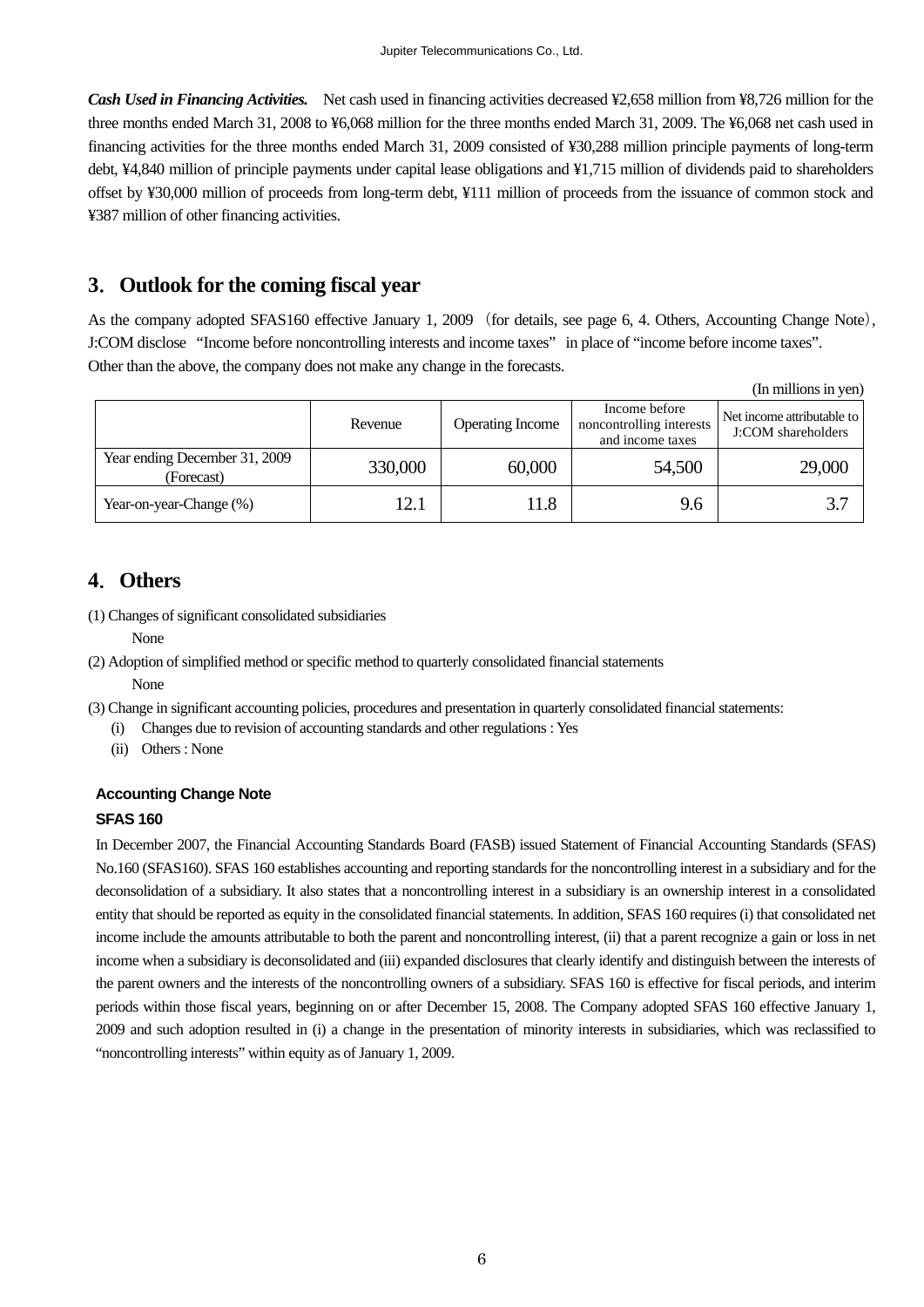# **5. Consolidated Financial Statements**

## **JUPITER TELECOMMUNICATIONS CO., LTD. AND SUBSIDIARIES**

# **CONSOLIDATED STATEMENTS OF INCOME**

|                                                                              |                                         |                                         |          |        | (YEN IN MILLIONS, EXCEPT SHARE AND PER SHARE AMOUNTS) |
|------------------------------------------------------------------------------|-----------------------------------------|-----------------------------------------|----------|--------|-------------------------------------------------------|
| <b>Account</b>                                                               | Three months<br>ended March 31,<br>2009 | Three months<br>ended March 31,<br>2008 | Change   |        | Year ended<br>December. 31,<br>2008                   |
|                                                                              | Amount                                  | Amount                                  | Amount   | (% )   | Amount                                                |
| Revenue:                                                                     |                                         |                                         |          |        |                                                       |
| Subscription fees                                                            | 70,787                                  | 60,489                                  | 10,298   | 17.0   | 251,849                                               |
| Other                                                                        | 10,021                                  | 11,003                                  | (982)    | (8.9)  | 42,459                                                |
|                                                                              | 80,808                                  | 71,492                                  | 9,316    | 13.0   | 294,308                                               |
| Operating costs and expenses                                                 |                                         |                                         |          |        |                                                       |
| Operating and programming costs                                              | (29, 701)                               | (27, 477)                               | (2, 224) | (8.1)  | (112,099)                                             |
| Selling, general and administrative                                          | (15, 931)                               | (14, 174)                               | (1,757)  | (12.4) | (59, 514)                                             |
| Depreciation and amortization                                                | (19, 697)                               | (16, 455)                               | (3,242)  | (19.7) | (69,020)                                              |
|                                                                              | (65, 329)                               | (58, 106)                               | (7, 223) | (12.4) | (240, 633)                                            |
| Operating income                                                             | 15,479                                  | 13,386                                  | 2,093    | 15.6   | 53,675                                                |
| Other income (expenses) :                                                    |                                         |                                         |          |        |                                                       |
| Interest expense, net:                                                       |                                         |                                         |          |        |                                                       |
| <b>Related parties</b>                                                       | (518)                                   | (357)                                   | (161)    | (45.1) | (1,479)                                               |
| Other                                                                        | (836)                                   | (684)                                   | (152)    | (22.2) | (3,240)                                               |
| Equity in earnings of affiliates                                             | 322                                     | 222                                     | 100      | 44.9   | 600                                                   |
| Other income, net                                                            | 253                                     | (32)                                    | 285      |        | 177                                                   |
| Income before noncontrolling<br>interests and income taxes                   | 14,700                                  | 12,535                                  | 2,165    | 17.3   | 49,733                                                |
| Income tax expense                                                           | (7,046)                                 | (5,346)                                 | (1,700)  | (31.8) | (19, 476)                                             |
| Net income                                                                   | 7,654                                   | 7,189                                   | 465      | 6.5    | 30,257                                                |
| Less: Net earnings attributable to<br>noncontrolling interests               | (705)                                   | (528)                                   | (177)    | (33.5) | (2,293)                                               |
| Net income attributable to J:COM<br>shareholders                             | 6,949                                   | 6,661                                   | 288      | 4.3    | 27,964                                                |
| Per share data<br>Net income attributable to J:COM<br>shareholders per share |                                         |                                         |          |        |                                                       |
| - basic                                                                      | 1,013.18                                | 972.57                                  | 40.61    | 4.2    | 4,079.61                                              |
| $-$ diluted                                                                  | 1,013.07                                | 970.94                                  | 42.13    | 4.3    | 4,076.17                                              |
| Weighted average number of ordinary<br>shares outstanding                    |                                         |                                         |          |        |                                                       |
| - basic                                                                      | 6,858,728                               | 6,848,764                               | 9,964    | 0.1    | 6,854,535                                             |
| $-$ diluted                                                                  | 6,859,487                               | 6,860,312                               | (825)    | (0.0)  | 6,860,334                                             |

*(Note) Percentages are calculated based on amounts before rounded in Change column.*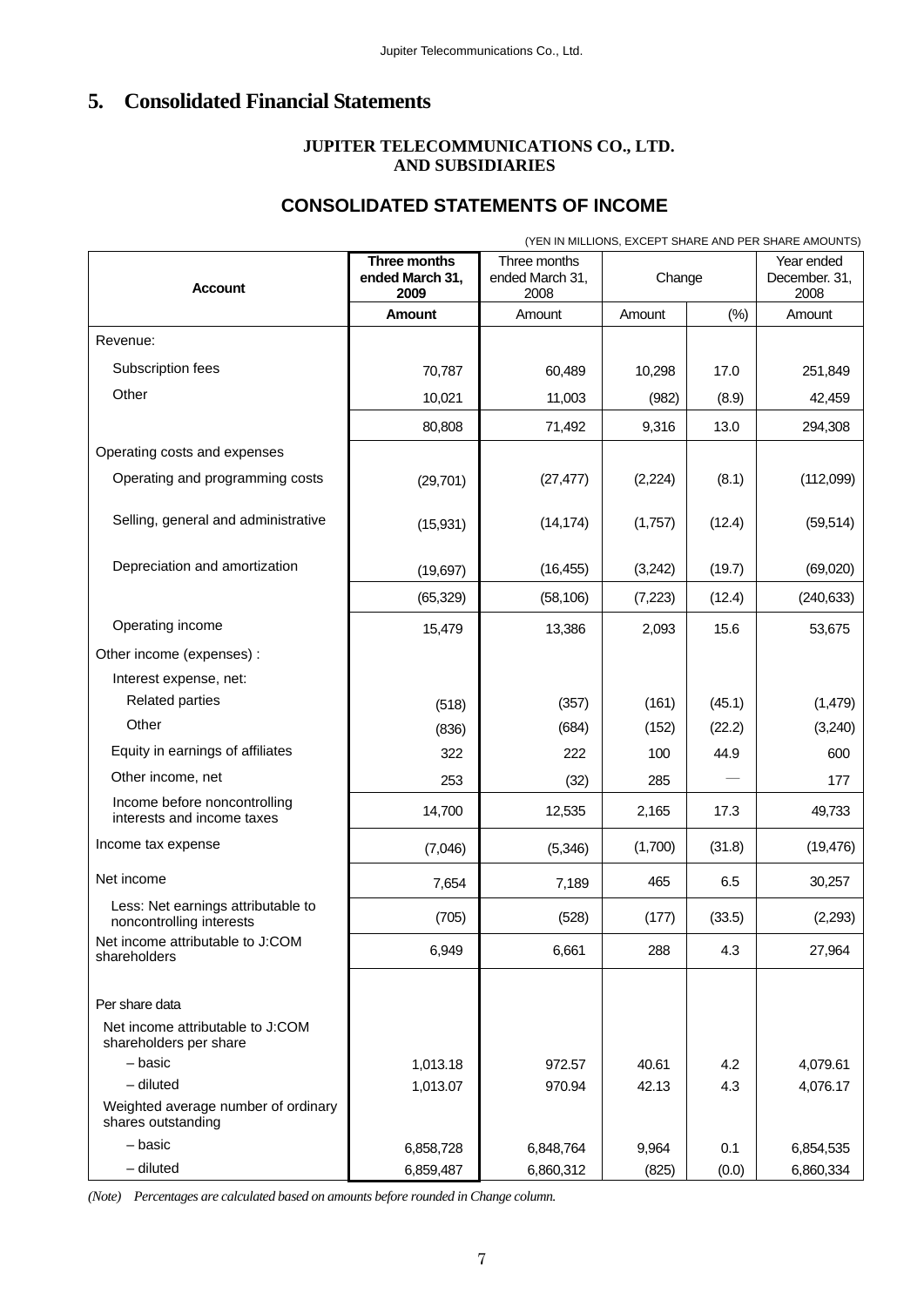#### **JUPITER TELECOMMUNICATIONS CO., LTD. AND SUBSIDIARIES**

# **CONSOLIDATED BALANCE SHEETS**

| (YEN IN MILLIONS)                         |                |                   |               |  |  |
|-------------------------------------------|----------------|-------------------|---------------|--|--|
| <b>Account</b>                            | March 31, 2009 | December 31, 2008 | Change        |  |  |
|                                           | <b>Amount</b>  | <b>Amount</b>     | <b>Amount</b> |  |  |
| Current assets:                           |                |                   |               |  |  |
| Cash and cash equivalents                 | 30,052         | 21,503            | 8,549         |  |  |
| Accounts receivable                       | 13,988         | 14,838            | (850)         |  |  |
| Allowance for doubtful accounts           | (432)          | (396)             | (36)          |  |  |
| Deferred tax assets - current             | 11,706         | 11,429            | 277           |  |  |
| Prepaid expenses and other current assets | 6,910          | 7,250             | (340)         |  |  |
| Total current assets                      | 62,224         | 54,624            | 7,600         |  |  |
| Investments:                              |                |                   |               |  |  |
| Investments in affiliates                 | 13,750         | 13,363            | 387           |  |  |
| Investments in other securities, at cost  | 2,142          | 2,141             | 1             |  |  |
| Total investments                         | 15,892         | 15,504            | 388           |  |  |
| Property and equipment, at cost:          |                |                   |               |  |  |
| Land                                      | 3,918          | 3,056             | 862           |  |  |
| Distribution system and equipment         | 633,434        | 620,017           | 13,417        |  |  |
| Support equipment and buildings           | 46,569         | 45,580            | 989           |  |  |
|                                           | 683,921        | 668,653           | 15,268        |  |  |
| Less accumulated depreciation             | (303, 042)     | (284, 919)        | (18, 123)     |  |  |
| Total property and equipment              | 380,879        | 383,734           | (2,855)       |  |  |
| Other assets:                             |                |                   |               |  |  |
| Goodwill                                  | 245,848        | 246,196           | (348)         |  |  |
| Identifiable intangible assets, net       | 36,808         | 38,159            | (1, 351)      |  |  |
| Deferred tax assets - non current         | 4,385          | 4,137             | 248           |  |  |
| Other                                     | 13,124         | 13,316            | (192)         |  |  |
| Total other assets                        | 300,165        | 301,808           | (1,643)       |  |  |
| <b>Total assets</b>                       | 759,160        | 755,670           | 3,490         |  |  |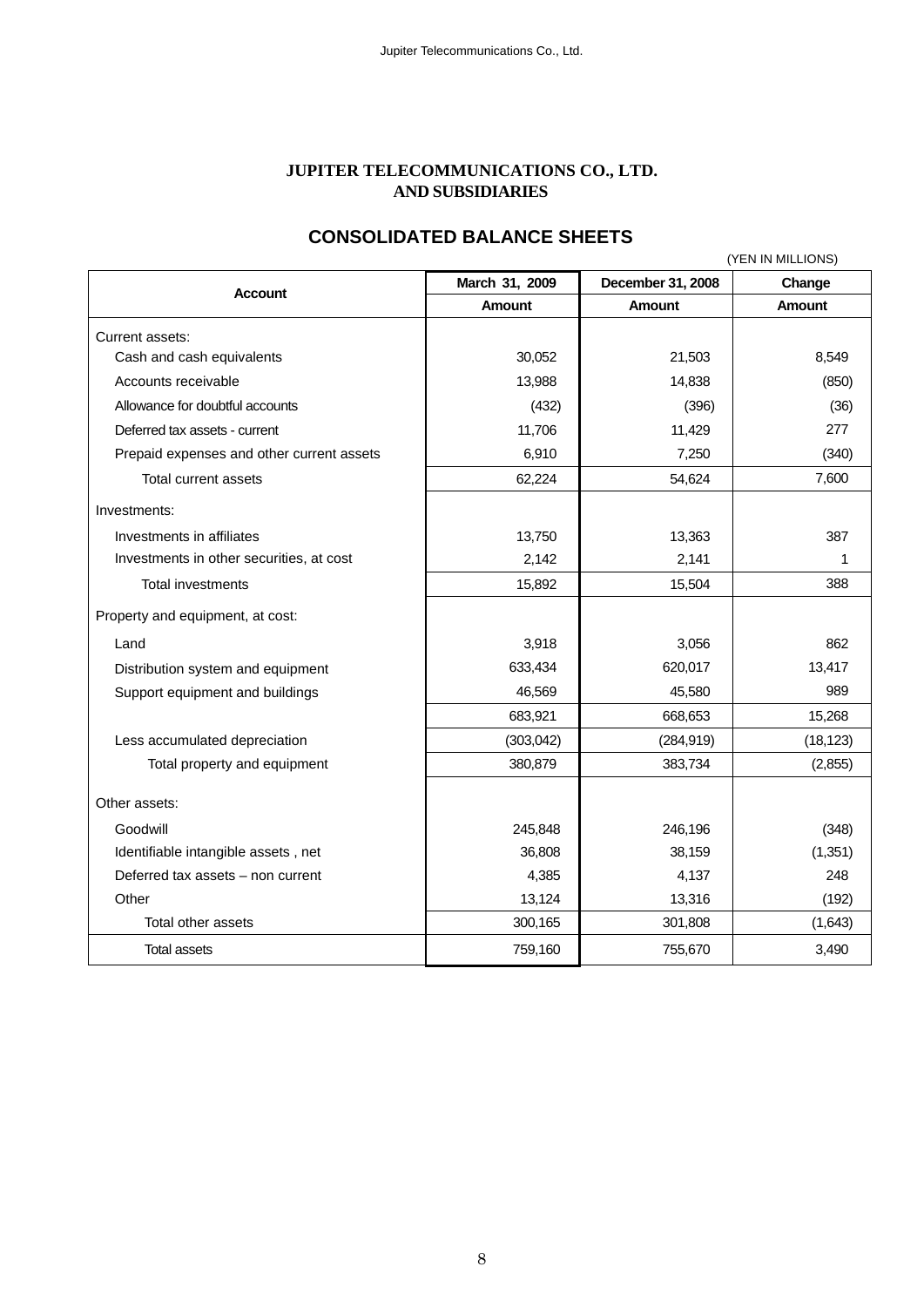(YEN IN MILLIONS)

| Account                                          | March 31, 2009 | December 31, 2008 | Change        |
|--------------------------------------------------|----------------|-------------------|---------------|
|                                                  | <b>Amount</b>  | <b>Amount</b>     | <b>Amount</b> |
| <b>Current liabilities:</b>                      |                |                   |               |
| Short-term loans                                 | 6,545          | 6,092             | 453           |
| Long-term debt-current portion                   | 12,407         | 12,453            | (46)          |
| Capital lease obligations-current portion        |                |                   |               |
| <b>Related parties</b>                           | 15,512         | 15,355            | 157           |
| Other                                            | 3,268          | 3,108             | 160           |
| Accounts payable                                 | 21,563         | 21,298            | 265           |
| Income taxes payable                             | 5,345          | 9,907             | (4, 562)      |
| Deposit from related parties                     | 4,426          | 4,124             | 302           |
| Deferred revenue - current portion               | 7,097          | 7,314             | (217)         |
| Accrued expenses and other liabilities           | 10,966         | 10,059            | 907           |
| <b>Total current liabilities</b>                 | 87,129         | 89,710            | (2,581)       |
|                                                  |                |                   |               |
| Long-term debt, less current portion             | 170,246        | 170,488           | (242)         |
| Capital lease obligations, less current portion: |                |                   |               |
| <b>Related parties</b>                           | 38,046         | 38,705            | (659)         |
| Other                                            | 6,552          | 6,763             | (211)         |
| Deferred revenue                                 | 64,724         | 66,537            | (1, 813)      |
| Deferred tax liabilities - non current           | 12,492         | 11,827            | 665           |
| <b>Other liabilities</b>                         | 15,797         | 13,353            | 2,444         |
| <b>Total liabilities</b>                         | 394,986        | 397,383           | (2, 397)      |
|                                                  |                |                   |               |
| Shareholders' equity:                            |                |                   |               |
| Ordinary shares no par value                     | 117,218        | 117,162           | 56            |
| Additional paid-in capital                       | 226,440        | 226,388           | 52            |
| Retained earnings                                | 19,691         | 14,457            | 5,234         |
| Treasury stock                                   | (7,520)        | (7,520)           |               |
| Accumulated other comprehensive loss             | (1,019)        | (1, 135)          | 116           |
| Total J:COM shareholders' equity                 | 354,810        | 349,352           | 5,458         |
| Noncontrolling interests in subsidiaries         | 9,364          | 8,935             | 429           |
| Total shareholders' equity                       | 364,174        | 358,287           | 5,887         |
| Total liabilities and shareholders' equity       | 759,160        | 755,670           | 3,490         |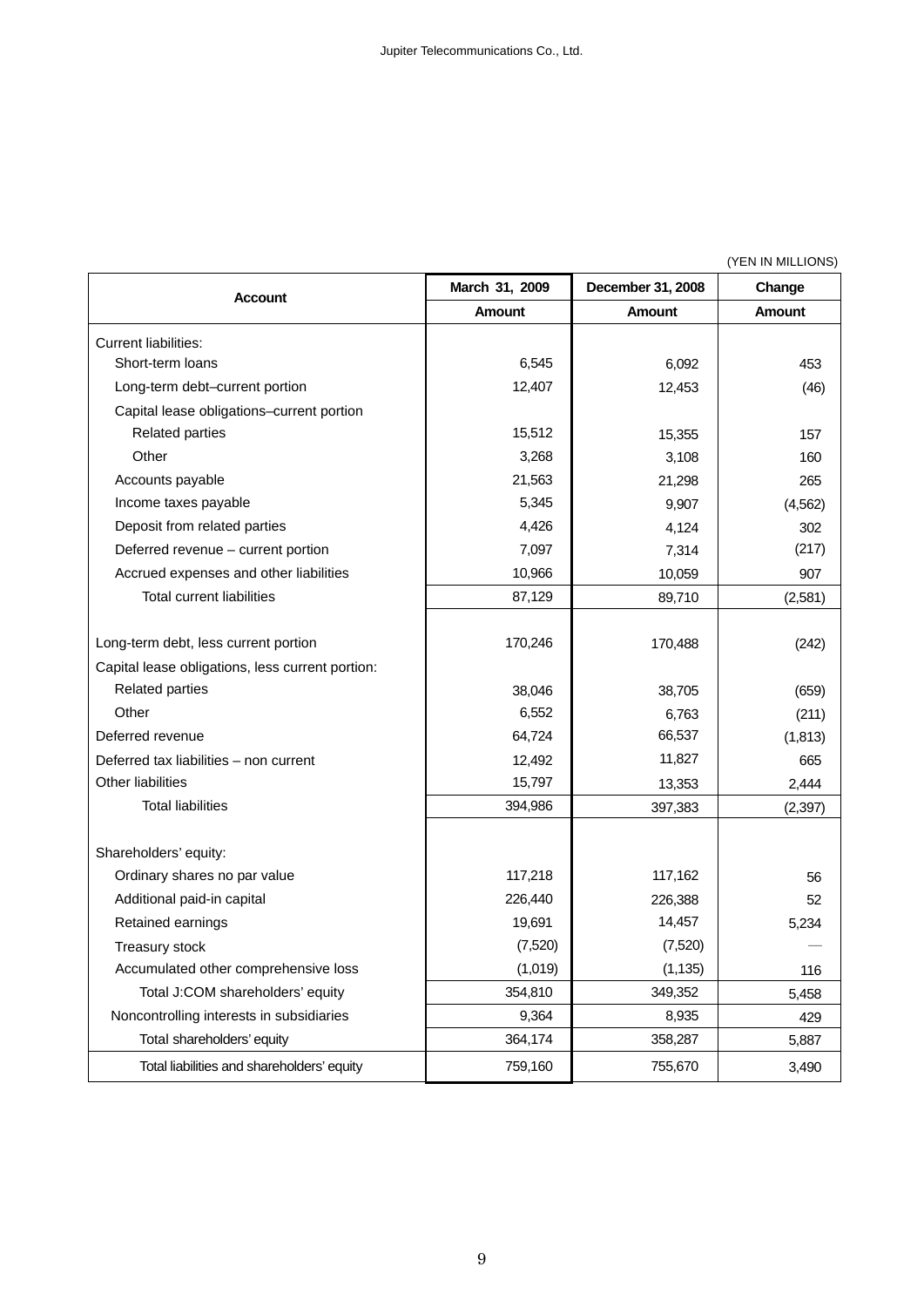#### **JUPITER TELECOMMUNICATIONS CO., LTD. AND SUBSIDIARIES**

# **CONSOLIDATED STATEMENTS OF CASH FLOWS**

|                                                                                                                                                                               | (YEN IN MILLIONS)                       |                                         |                                    |  |  |
|-------------------------------------------------------------------------------------------------------------------------------------------------------------------------------|-----------------------------------------|-----------------------------------------|------------------------------------|--|--|
|                                                                                                                                                                               | Three months<br>ended March<br>31, 2009 | Three months<br>ended March<br>31, 2008 | Year ended<br>December 31,<br>2008 |  |  |
| <b>Classification</b>                                                                                                                                                         | Amount                                  | <b>Amount</b>                           | <b>Amount</b>                      |  |  |
| Cash flows from operating activities:                                                                                                                                         |                                         |                                         |                                    |  |  |
| Net income                                                                                                                                                                    | 7,654                                   | 7,189                                   | 30,257                             |  |  |
| Adjustments to reconcile net income to net cash provided by<br>operating activities:                                                                                          |                                         |                                         |                                    |  |  |
| Depreciation and amortization                                                                                                                                                 | 19,697                                  | 16,455                                  | 69,020                             |  |  |
| Equity in earnings of affiliates                                                                                                                                              | (322)                                   | (222)                                   | (600)                              |  |  |
| Stock compensation expenses                                                                                                                                                   |                                         | 16                                      | 55                                 |  |  |
| Deferred income taxes                                                                                                                                                         | (350)                                   | 1,117                                   | 2,772                              |  |  |
| Non-cash gain from forgiveness of debt<br>Changes in operating assets and liabilities, excluding effects of<br>business combinations:<br>Decrease in accounts receivable, net | 878                                     | 18                                      | (135)<br>96                        |  |  |
| Decrease/(increase) in prepaid expenses and other current assets                                                                                                              | 159                                     | 219                                     | (1,273)                            |  |  |
| Decrease/(increase) in other assets                                                                                                                                           | 203                                     | (670)                                   | (2, 339)                           |  |  |
| Decrease in accounts payable                                                                                                                                                  | (928)                                   | (5, 446)                                | (3, 418)                           |  |  |
| Increase/(decrease) in accrued expenses and other liabilities                                                                                                                 | (248)                                   | (715)                                   | 7,247                              |  |  |
| Increase/(decrease) in deferred revenue                                                                                                                                       | (837)                                   | 39                                      | (990)                              |  |  |
| Net cash provided by operating activities                                                                                                                                     | 25,906                                  | 18,000                                  | 100,692                            |  |  |
| Cash flows from investing activities:                                                                                                                                         |                                         |                                         |                                    |  |  |
| Capital expenditures                                                                                                                                                          | (11, 247)                               | (7, 857)                                | (46, 972)                          |  |  |
| Acquisitions of new subsidiaries, net of cash acquired                                                                                                                        |                                         | (1, 108)                                | (27,700)                           |  |  |
| Acquisition of business operation                                                                                                                                             |                                         | (1,710)                                 | (1,710)                            |  |  |
| Other investing activities                                                                                                                                                    | (42)                                    | (94)                                    | 25                                 |  |  |
| Net cash used in investing activities                                                                                                                                         | (11, 289)                               | (10, 769)                               | (76, 357)                          |  |  |
| Cash flows from financing activities:                                                                                                                                         |                                         |                                         |                                    |  |  |
| Proceeds from issuance of common stock                                                                                                                                        | 111                                     | 426                                     | 856                                |  |  |
| Acquisition of noncontrolling interests in consolidated subsidiaries                                                                                                          | (176)                                   |                                         |                                    |  |  |
| Net increase/(decrease) in short-term loans                                                                                                                                   | 453                                     | (50)                                    | (294)                              |  |  |
| Proceeds from long-term debt                                                                                                                                                  | 30,000                                  | 284                                     | 55,284                             |  |  |
| Principal payments of long-term debt                                                                                                                                          | (30, 288)                               | (5,532)                                 | (62, 438)                          |  |  |
| Principal payments under capital lease obligations                                                                                                                            | (4, 840)                                | (4,065)                                 | (17, 105)                          |  |  |
| Cash dividend paid to shareholders                                                                                                                                            | (1,715)                                 |                                         | (3, 428)                           |  |  |
| Other financing activities                                                                                                                                                    | 387                                     | 211                                     | 1,403                              |  |  |
| Net cash used in financing activities                                                                                                                                         | (6,068)                                 | (8,726)                                 | (25, 722)                          |  |  |
| Net increase/(decrease) in cash and cash equivalents                                                                                                                          | 8,549                                   | (1, 495)                                | (1,387)                            |  |  |
| Cash and cash equivalents at beginning of year                                                                                                                                | 21,503                                  | 22,890                                  | 22,890                             |  |  |
| Cash and cash equivalents at end of period                                                                                                                                    | 30,052                                  | 21,395                                  | 21,503                             |  |  |